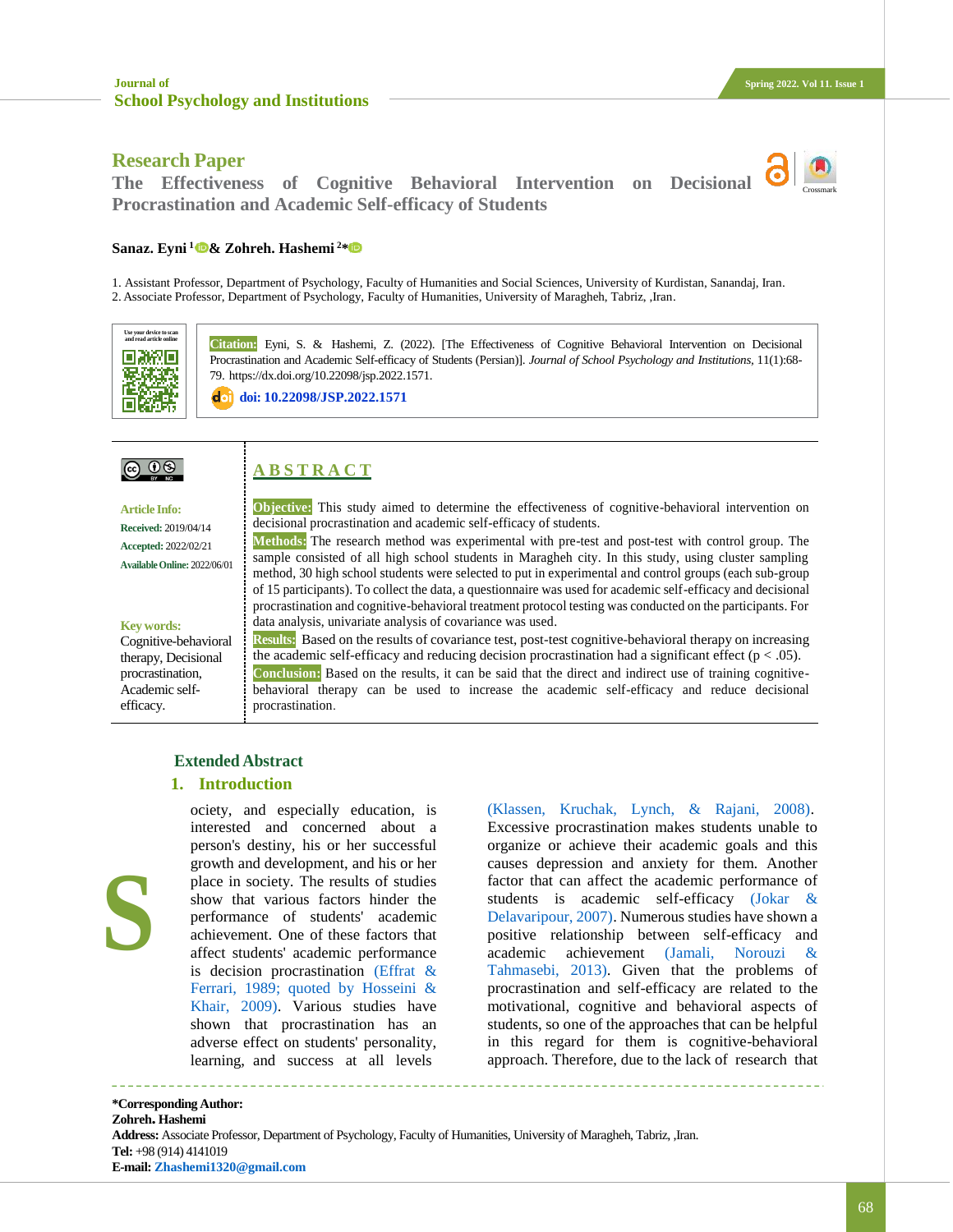wants to show the effectiveness of therapeutic interventions on personality variables related to academic performance, and since various studies have shown the effectiveness of cognitive-behavioral therapy on other personal and academic variables of students, the goal of the present study is to study the effectiveness of cognitivebehavioral therapy on students' decision procrastination and academic self-efficacy.

#### **2. Materials and Methods**

The present study was a quasi-experimental study, pretest-posttest design with a control group. The population consisted of all female high school students in Maragheh city in 2018-2019, from whom 30 students were selected by multi-stage cluster sampling. They were randomly divided into control (n  $= 15$ ) and experimental (n  $= 15$ ) groups. The scales used in the study were decision procrastination scale and academic self-efficacy questionnaire.

#### **3. Results**

In Table 1, the effectiveness of cognitive-behavioral therapy on academic self-efficacy and decision-making procrastination shows. Based on the ETA coefficient, the effect and statistical power of the first variable is 0.633% and individual differences in variance of scores in the group are due to cognitive-behavioral therapy, in other words, the effect of cognitive-behavioral therapy training was 63.3%. It can be said that 63% of the individual differences in the post-test scores of the academic self-efficacy variable are related to the effect of intervention (group membership). It is a percentage and individual differences in the variance of scores in the group are due to cognitive-behavioral therapy, in other words, the effect of cognitive-behavioral therapy on reducing decision procrastination is 52.7%.

|  | Table 1. Results of analysis of covariance on post-test scores of academic self-efficacy and procrastination |  |  |
|--|--------------------------------------------------------------------------------------------------------------|--|--|
|  |                                                                                                              |  |  |

| <b>Source</b>          | SS        | Df | <b>MS</b>                | R                        | <b>Sig</b>               | Eta coefficient |
|------------------------|-----------|----|--------------------------|--------------------------|--------------------------|-----------------|
| <b>Group effect</b>    | 393.666   |    | 393.666                  | 42.303                   | 0.001                    | 0.633           |
| Error                  | 344.319   | 28 | 9.306                    | $\overline{\phantom{0}}$ | $\overline{\phantom{0}}$ | -               |
| <b>Total</b>           | 29292.000 | 30 |                          | -                        | -                        |                 |
| <b>Procrastination</b> | SS        | Df | MS                       | F                        | $\mathrm{Sig}$           | Eta coefficient |
| <b>Group effect</b>    | 2050.709  |    | 2050/709                 | 41/236                   | 0.001                    | 0.527           |
| Error                  | 1840.027  | 28 | 49.730                   | $\overline{\phantom{a}}$ | $\overline{\phantom{0}}$ | -               |
| <b>Total</b>           | 59810.000 | 30 | $\overline{\phantom{0}}$ | -                        | $\overline{\phantom{0}}$ | -               |

#### **4. Discussion and Conclusion**

Based on the findings of the present study, cognitivebehavioral therapy was effective on academic selfefficacy and decision-making procrastination of female students. Results obtained from the present study are in line with Moradi et al. (2008), Kamerzin (2012), Shokri (2012), Shahni Yalaghi et al. (2016), Hacker et al. (2008). It goes away and creates in them the correct knowledge that they can achieve their educational goals with effort and thus improve their desire to study. Then, cognitive-behavioral therapy strengthens students' emotional capacity and discovers their core beliefs against academic failure, makes them resistant to unpleasant feelings and emotions caused by school conditions and homework and unsatisfactory results. So, they can overcome their anxiety and self-loathing about school or homework and failure to achieve academic goals, and replace unpleasant experiences with appropriate emotional experiences. Now, since the emotional and motivational aspects of the object is part of academic desire (Shofli, 2007; quoted by Mahboubeh Samavatian, 2013), this replacement of pleasant and appropriate emotional experiences that has resulted from the use of cognitive-behavioral therapy increases academic self-efficacy. Failure to perform the followup step, strengthening the halo effect due to the researcher being therapist is one of the limitations of this study. It is suggested that in future studies, in order to evaluate the lasting effect of this treatment, a

follow-up period should be considered and the treatment should be performed by people other than the researcher. Also, due to the effectiveness of cognitive-behavioral therapy on academic procrastination and students' self-efficacy, it is suggested that such methods be used by counselors in schools.

#### **5. Ethical Considerations**

#### **Compliance with ethical guidelines**

All ethical principles are considered in this article. The participants were informed about the purpose of the research and its implementation stages. They were also assured about the confidentiality of their information and were free to leave the study whenever they wished, and if desired, the research results would be available to them.

## **Funding**

This research did not receive any grant from funding agencies in the public, commercial, or non-profit sectors.

#### **Authors' contributions**

All authors have participated in the design, implementation and writing of all sections of the present study.

### **Conflicts of interest**

The authors declared no conflict of interest.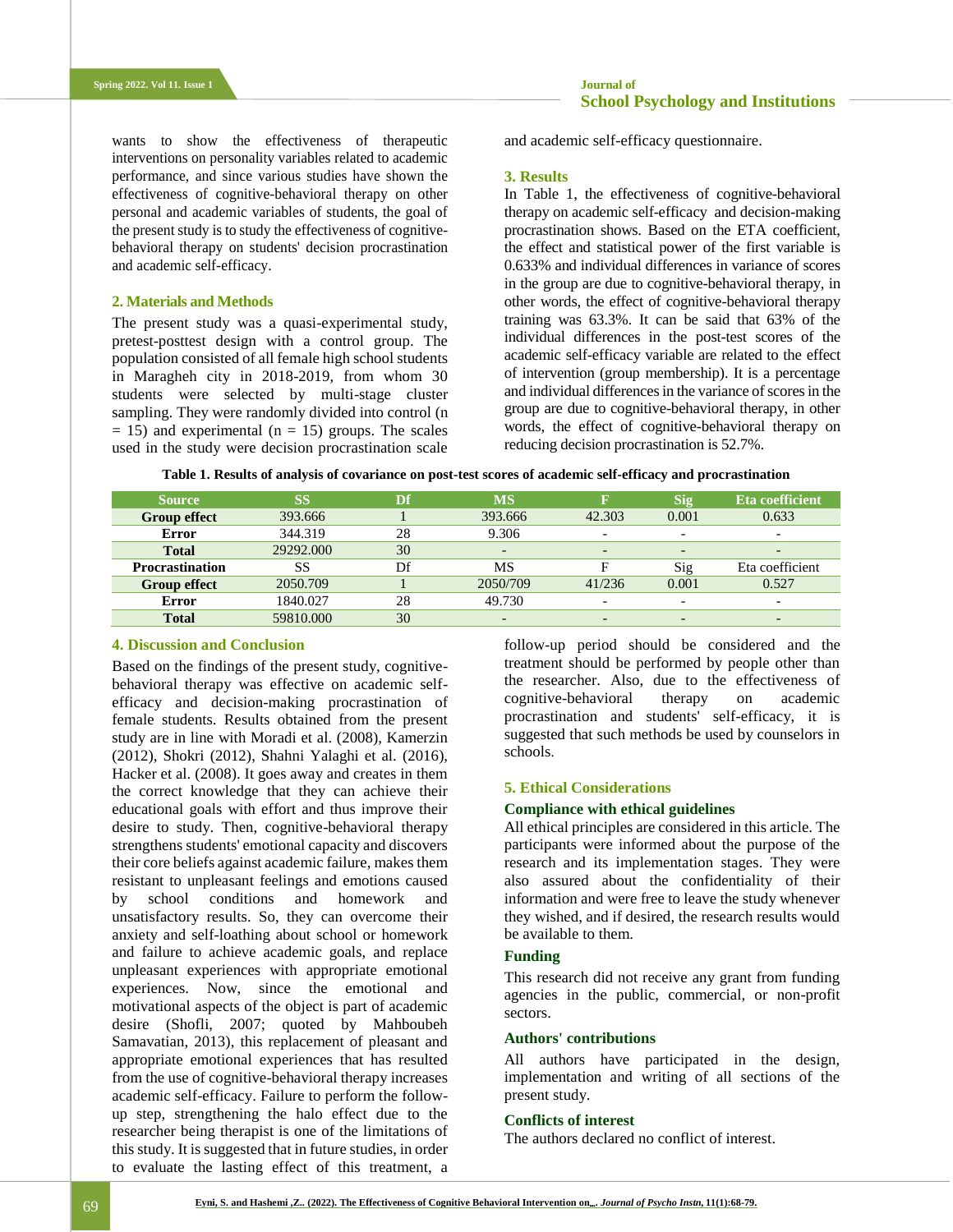## **مقاله پژوهشی**

**اثربخشیدرمانشناختی-رفتاری بر تعللورزیتصمیمگیری و خودکارآمدیتحصیلی دانشآموزان**

**و زهره هاشمی 1\* ساناز عینی 2**

**.1 استادیار گروه روانشناسی، دانشکده علوم انسانی و اجتماعی، دانشگاه کردستان، سنندج، ایران. .2 دانشیار گروه روانشناسی، دانشکده علوم انسانی، دانشگاه مراغه، تبریز، ایران.**

| <u> جکیده</u>                                                                                                                       | اطلاعات مقاله:                  |
|-------------------------------------------------------------------------------------------------------------------------------------|---------------------------------|
|                                                                                                                                     | تاريخ دريافت: ١٣٩٨/٠١/٢٥        |
| هدف: <mark>همدف پژوهش حاضر مطالعه اثربخشی مداخله شناختی</mark> – رفتاری بر تعللeورزی تصمیم گیری و خودکارآمدی تحصیلی دانش آموزان     | تاریخ پذیرش: ۱۴۰۰/۱۲/۰۲         |
|                                                                                                                                     | تاريخ انتشار: ١٤٠١/٠٣/١         |
| <mark>روشها:</mark> روش پژوهش حاضر آزمایشی و از نوع پیشآزمون و پسآزمون با گروه کنترل بود. جامعه آماری پژوهش شامل، همه               |                                 |
| دانشآموزان دختر دوره متوسطه شهرستان مراغه در سال تحصیلی ۱۳۹۸–۱۳۹۹ بود. در این پژوهش با استفاده از شیوه نمونه گیری خوشه-             |                                 |
| ای ۳۰ دانشآموز در دو گروه آزمایشی و کنترل (هر گروه ۱۵ نفر) به عنوان نمونه انتخاب شدند. برای جمعآوری دادهها از پرسشنامههای           |                                 |
| خودکارآمدی تحصیلی و تعلل(وزی تصمیم گیری استفاده شد و پروتکل درمان شناختی- رفتاری بر روی دانش آموزان گروه آزمایش اجرا                |                                 |
| شد. برای تجزیه و تحلیل دادهها از تحلیل کوواریانس تک متغیره استفاده شد.                                                              |                                 |
| <mark>بافتهها:</mark> بر اساس نتایج حاصل از آزمون کوواریانس، درمان شناختی- رفتاری در مرحله پسآزمون بر افزایش خودکارآمدی تحصیلی و    | كليدواژهها:                     |
| کاهش تعللوورزی تصمیم گیری اثر معناداری داشت (P<۰/۰۵).                                                                               | درمان شــناختي-رفتاري، تعللورزي |
| <mark>نتیجه گیری:</mark> با توجه به یافته حاصل شده می توان گفت که استفاده مستقیم و غیرمستقیم از آموزشهای شناختی- رفتاری می تواند در | تصــــمميم گـيري، خودكـارآمـدي  |
| جهت افزایش خودکارآمدی تحصیلی و کاهش تعلل(رزی تصمیمگیری کمک کننده باشد.                                                              | تحصيلي.                         |

## **مقدمه**

جامعه و به طور ویژه آموزش و پرورش، نسبت به سرنوشت فرد، رشد و تکامل موفقیت آمیز وی و جایگاه او در جامعه، عالقهمند و نگران است و انتظار دارد فرد در جوانب گوناگون اعم از ابعاد شناختی و کسب مهارت و توانایی و نیز ابعاد شخصیتی، عاطفی و رفتاری، آنچنان که باید، پیشرفت و تعالی یابد. از آن جا که در هر نظام آموزشی، موفقیت تحصیلی به عنوان مهمترین شاخص توفیق فعالیت های علمی و آموزشی محسوب میشود، بررسی عوامل مؤثر بر آن از اهمیت خاصی نزد پژوهشگران علوم تربیتی و روانشناسی برخوردار است (چو $\langle$ ، ۲۰۱۰؛ میکائیلی، افروز و قلیزاده، ۱۳۹۱). نتایج مطالعات نشان میدهد که عوامل مختلفی مانع از عملکرد پیشرفت تحصیلی دانشآموزان و دانشجویان میشود. یکی از این

عواملی که بر عملکرد تحصیلی دانشآموزان اثرگذار است 2 تعللورزی تصمیمگیری اس[ت \)افرت و فراری](#page-10-0) ، 1989؛ [نقل از حسینی](#page-9-1)  و خیر، ۱۳۸۸). تعللeرزی" یکی از مشکلات رفتاری است که شیوع بسیار باالیی دارد و از متغیرهایی است که با وضعیت تحصیلی دانشجویان رابطه دارد. تعللورزی یا به آینده موکول کردن کارها آنقدر متداول است که شاید بتوان آن را از تمایالت ذاتی انسان برشمرد. اگرچه تعللورزی همیشه مسألهساز نیست، اما در اغلب موارد میتواند از طریق ممانعت از پیشرفت و عدم دسترسی به اهداف، پیامدهای نامطلوب و جبرانناپذیری به همراه داشته باشد

[\)جوکار و دالوری پور، 1386\(.](#page-9-2)  1. Cho 2. Effert & Ferrari

3. Procrastination

**\* نویسنده مسئول: زهره هاشمی نشانی: دانشیار گروه روانشناسی، دانشکده علوم انسانی، دانشگاه مراغه، تبریز، ایران. تلفن: 4141019 )914( +98 [Zhashemi1320@gmail.com](mailto:Zhashemi1320@gmail.com) :الکترونیکی پست**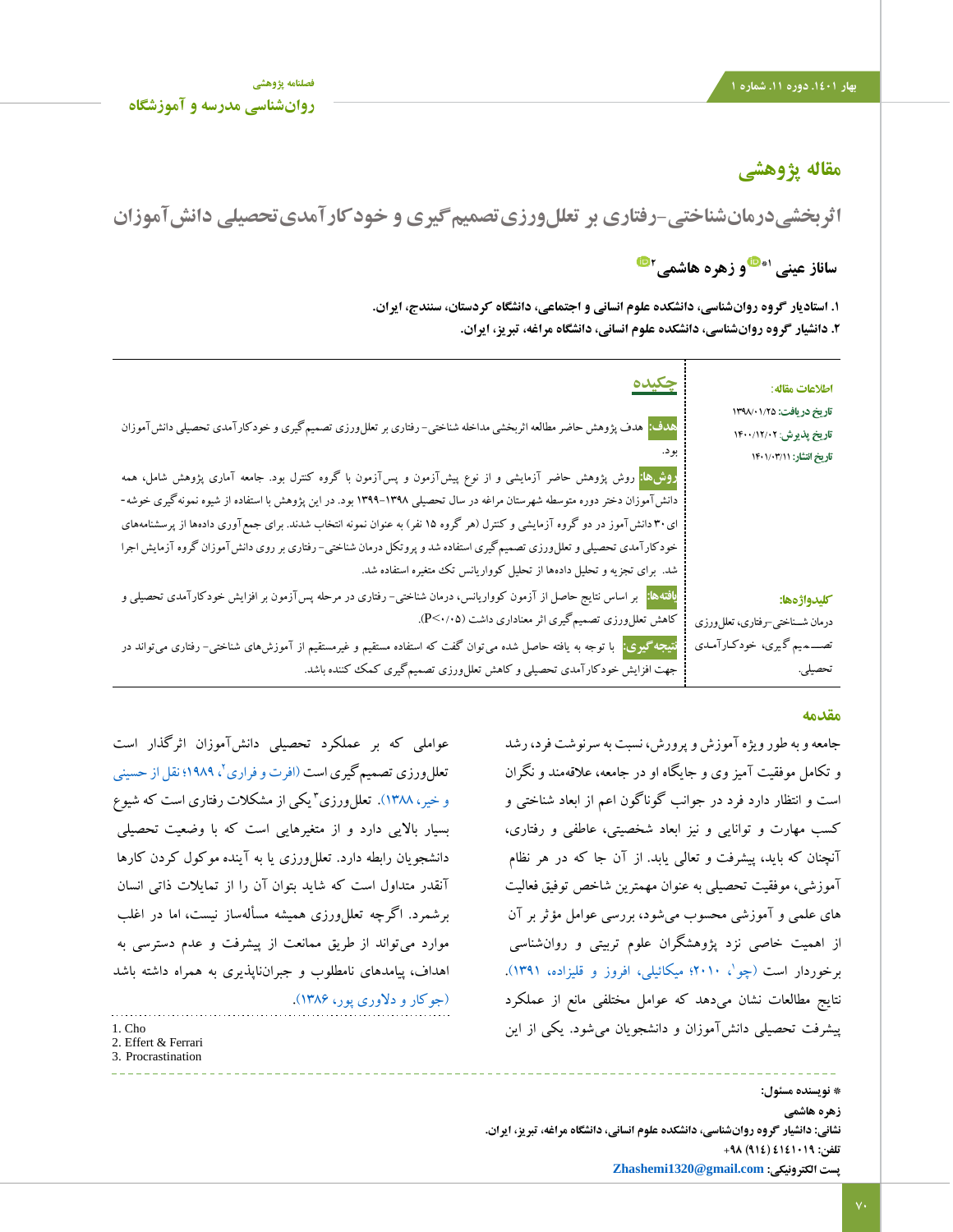## **[فصلنامه پژوهشی](http://jsp.uma.ac.ir/) بهار .1401 دوره .11 شماره 1 [روانشناسی مدرسه و آموزشگاه](http://jsp.uma.ac.ir/)**

محققان معتقدند که دو نوع اساسی تعللورزی وجود دارد؛ تعللورزی رفتاریو تعللورزی تصمیمگیر[ی](#page-10-0) [\)فراری، 1994؛](#page-10-0) [نقل](#page-9-3)  [ازمیرزایی، غرایی و بیرشک، 1392\(](#page-9-3) که متداولترین شکل آن تعللeورزی تحصیلی است (مون' [و ایلینگ برگ](#page-10-6)<sup>ی ت</sup>ا ۲۰۰۵). [راث بلوم](#page-11-0) <sup>۳</sup> و همکاران (۱۹۸۶) این نوع تعلل(رزی را تمایل غالب و همیشگی فراگیران برای به تعویق انداختن فعالیتهای تحصیلی تعریف نمودهاند، که تقریبا همیشه با اضطراب توأم است. نمونه بسیار آشنای آن، به تعویق انداختن مطالعه درسها تا شب امتحان و شتاب و اضطراب ناشی از آن است که گریبان دانشآموزان را میگیرد. محاسبات نشان دهنده شیوع باالی تعللورزی در قشر دانشآموز و دانشجو است که در این میان تعلل ورزی تصمیمگیری دارای بیشترین درصد است [\)اکبرزاده، 1393\(.](#page-9-4) تحقیقات مختلفی نشان داده اند که تعللورزی تأثیر نامطلوبی بر شخصیت، یادگیری و موفقیت دانشآموزان در تمام سطوح دارد [\)کالسن، کروچاک، لینچ و](#page-10-2)  راجانی<sup>۴</sup>، ۲۰۰۸). [ایساو، ادرر، اکاهان و آسکیمن](#page-10-7)<sup>۵</sup> (۲۰۰۸) معتق<mark>دند</mark> که تعللورزی زیاد باعث میشود دانشآموزان قادر به تنظیم و سازماندهی برای رسیدن به اهداف تحصیلی خود نباشند و این باعث افسردگی و اضطراب آنها میشود.

از عوامل دیگری که میتواند بر عملکرد تحصیلی دانشآموزان و دانشجویان اثرگذار باشد، خودکارآمدی تحصیلی است [\)چو و](#page-10-5)  چویی [، 2005؛](#page-10-5) [جوکار و دالوری پور، 1386\(.](#page-9-2) خودکارآمدی <sup>6</sup> تحصیلی، به طور خاص، به معنی اطمینان در انجام وظایف تحصیلی مانند خواندن کتاب، پاسخ به سؤاالت در کالس و آمادگی جهت آزمون اس[ت](#page-11-1) (تورس و سولبرگ<sup>ی»</sup>، ۲۰۰۱؛ بشرپور و عینی، ۱۴۰۰). مطالعات متعددی گویای وجود رابطه مثبت بین خودکارآمدی و موفقیت تحصیلی بوده است [\)جمالی، نوروزی و طهماسبی، 1392\(.](#page-9-6)  سطوح باالی خودکارآمدی تحصیلی منجر به میانگین نمرات باالتر و پایداری برای تکمیل تکالیف میشود، در نتیجه دانشآموزانی که خودکارآمدی تحصیلی باالتری دارند، سازگاری تحصیلی بهتری دارند وراهبردهای یادگیری سودمندتری را به کار برده و در نهایت، کارکرد بهتری خواهند داشت (آرتینا، راچل و دارنینگ<sup>یم</sup>،  $(2 \cdot)$ 

با توجه به اینکه مشکالت مربوط به تعللورزی و خودکارآمدی با جنبههای انگیزشی، شناختی و رفتاری دانشآموزان مرتبط هستند؛ بنابراین، یکی از رویکرهایی که میتواند در این زمینه برای دانشآموزان کمک کننده باشد، رویکرهای شناختی- رفتاری است. هازلت)2003( درمان شناختی رفتاری را مداخلهای درمانی از طریق

کاهش فراوانی و شدت پاسخهای سازش نایافته درمانجویان و آموزش مهارتهای جدید شناختی رفتاری آنها میداند که موجب کاهش معنادار در رفتارهای ناخواسته و افزایش معنادار در رفتارهای سازش یافتهترمیشود)به نقل از حسنپور، 1393(. مرادیو همکاران )1387( در پژوهشی نشان دادند که مداخلههای شناختی، رفتاری بر ادراکات خود کارآمدی و کاهش افت تحصیلی دانشآموزان مبتال به ناتوانی یادگیری مؤثرند [\)نقل از سوری، 1393\(.](#page-9-7) همچنین وابلس، برکلمنز و هویمایرز<sup>۹</sup> (۲۰۰۸) نشان دادند که عواطف مثبت، افزایش موفقیتهای شناختی و عاطفی فراگیران را باعث میشود و احتمال فرسودگی را کاهش میدهد [\)نقل از نریمانی و همکاران، 1393\(.](#page-9-8) نظریه درمانشناختی بر این باور است که از طریق راهبردهای متعدد یادگیری میتوان در افراد اهمالکار رفتار سازگارانهتر و خودکارآمدتر ایجاد نمود و از این طریق به کاهش رفتار اهمالکاری کمک نمود )بک، 1976؛ [نقل از حصار، نیکدل و](#page-9-9)  [خرامی، 1393\(.](#page-9-9) 

با توجه به اهمیت توجه به نیازها و مشکالت قشر تحصیل کرده و از آنجایی که وجود مشکالت تحصیلی و روان شناختی و عدم توجه و برنامه ریزی مناسب برای برخورد درست با این مشکالت ممکن است دانشآموزان را از جنبه های مختلفی همچون روانی، تحصیلی و اجتماعی تحت تأثیر قرار دهد که ممکن است در نهایت موجب افت عملکرد تحصیلی آنها به طور اخص و به طور کلی موجب ایجاد مشکالت اساسی برای جامعه و آینده کشور شود، همچنین باتوجه به نقش مهم متغیرهایی همچون خودکارآمدی تحصیلی و تعللورزی تصمیمگیری بر زندگی شخصی و به ویژه زندگی تحصیلی و اجتماعی دانشآموزان، اتخاذ راهبرهای آموزشی و درمانی الزم جهت کاهش مشکالت دانشآموزان همچون تعللورزی تصمیمگیری و یا بهبود موارد انگیزشی و مهمی همچون خودکارآمدی تحصیلی، ضروری به نظر میرسد. بنابراین، با توجه به کمبود پژوهشهایی که بخواهند اثربخشی مداخله های درمانی را بر متغیرهای شخصیتی مرتبط با عملکرد تحصیلی نشان دهند و از آنجایی که تحقیقات مختلف اثربخشی درمان شناختی – رفتاری را بر سایر متغیرهای شخصی و تحصیلی دانشآموزان نشان دادهاند، لذا هدف

- 4. Klassen, Krawchuk, Lynch & Rajani
- 5. Essau, Ederer, Ocallaghan & Aschemann

8. Artino, Rochelle & Durning 9. Wubbels, Brekelmens & Hooymayers

<sup>1.</sup> Moon

<sup>2.</sup> Illingworth

<sup>3.</sup> Rothblum

<sup>6.</sup> Chu &Chol

<sup>7.</sup> Torres & Solberg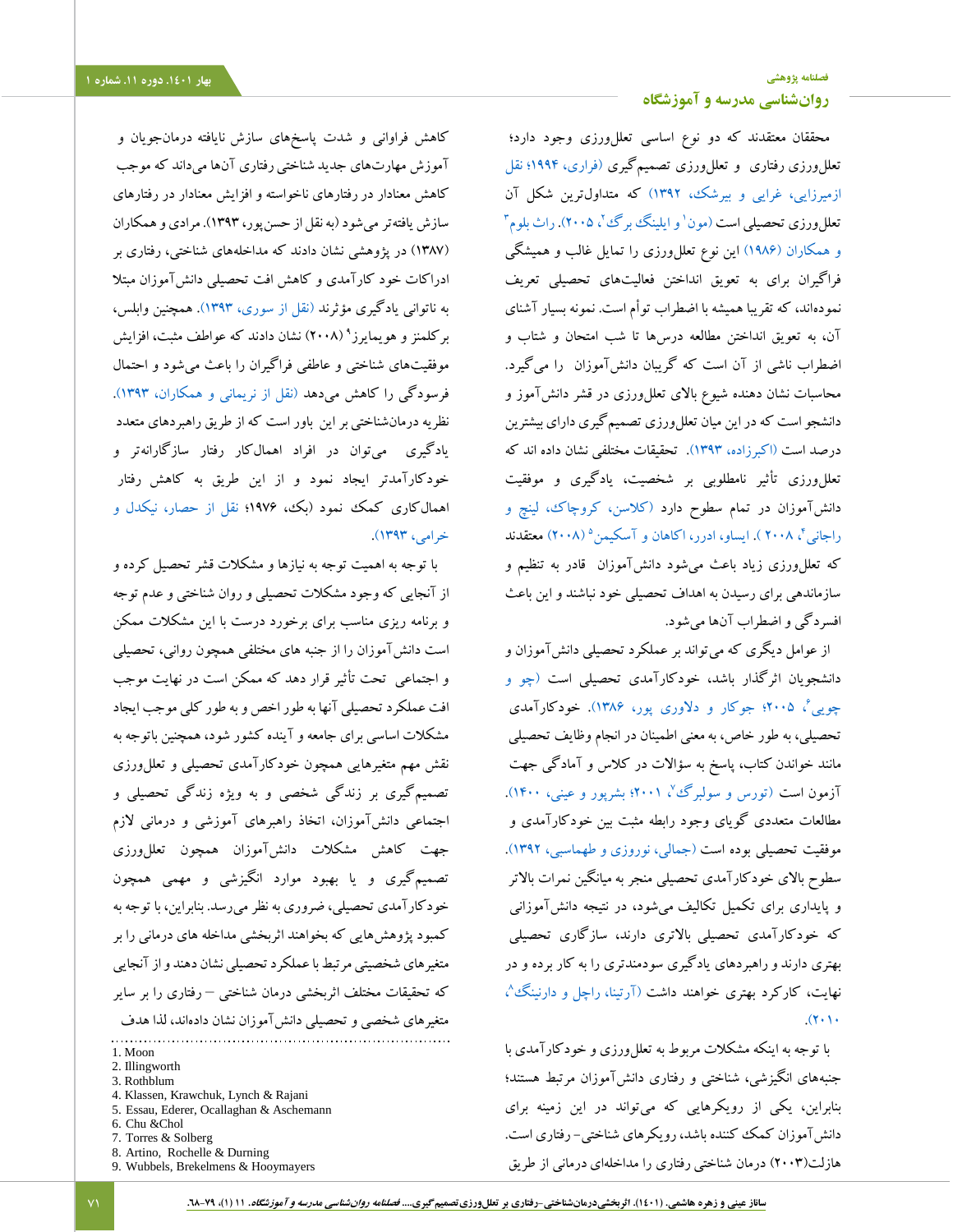**[روانشناسی مدرسه و آموزشگاه](http://jsp.uma.ac.ir/)**

پژوهش حاضر، بررسی اثربخشی درمان شناختی- رفتاری بر تعللورزی تصمیمگیری و خودکارآمدی تحصیلی دانشآموزان بود.

## **روش پژوهش**

پژوهش حاضر یک تحقیق نیمه آزمایشی، طرح پیشآزمون – پسآزمون، با گروه کنترل بود.

**جامعه آماری، نمونه و روش نمونهگیری:** جامعه پژوهش حاضر را کلیه دانشآموزان دختر دبیرستان دوره متوسطه شهرستان مراغه در سال 1397-96 تشکیل میدادند که از بین آنها 30 دانشآموز به روش نمونهگیری خوشهای چند مرحلهای انتخاب شدند. و به صورت تصادفی در گروه کنترل)15 نفر( و آزمایش)15 نفر) قرار گرفتند. همه دانشآموزان از نظر سن، معدل، وضعیت اقتصادی و اجتماعی نسبتاً همسان بودند. جهت جمعآوری اطالعات مورد نیار از مقیاسهای تعللورزی تصمیمگیری و خودکارآمدی تحصیلی استفاده شد. برای اجرای پژوهش نیز، ابتدا مجوزهای الزم از اداره کل آموزش و پروش شهرستان پارس آباد و نامه کتبی رضایت آگاهانه از تمامی اولیا و دانشآموزان کسب گردید. قبل از ارائه برنامه رفتار درمانی شناختی-رفتاری، دانشآموزان هر دو گروه مقیاسهای تعللورزی تصمیمگیری و خودکارآمدی تحصیلی را به عنوان پیش تست پر کردند، سپس ، به گروه آزمایش به صورت گروهی و در هفته یک بار، به مدت 8 جلسه یک ساعته رفتار درمانی شناختی- رفتاری اجرا شده و در هر جلسه به دانشآموزان تکالیف خانگی محول میگردید و قبل از شروع هر جلسه، تکالیف جلسه قبلی مرور میشد. بعد از اتمام جلسات گروه آزمایش، مجددا، گروه آزمایش و کنترل مقیاسهای مذکور را به عنوان پست تست پر کردند. مقیاسهای استفاده شده در پژوهش عبارت بودند از:

1 **مقیاس تعللورزی تصمیمگیری)DPS) :** این مقیاس دارای ده ماده خود گزارشی است که توسط مان برای سنجش تعللورزی در موقعیتهای تصمیمگیری ساخته شده است )ابوالقاسمی و کیامرثی، 1388(. مادههای این مقیاس به کمک پنج گزینه به روش لیکرت نمرهگذاری میشوند و نمره باالتر در این مقیاس نشان دهنده سطح بالاتر تعلل ورزی است. بررسی ها بیانگر پایایی و روایی مطلوب این مقیاس هستند، همچنین [فراری و پاتل](#page-10-0)<sup>۲</sup> (۲۰۰۴) روایی سازه این

مقیاس را تأیید نمودند. [حسینی و خیر \)2009\(](#page-9-1) پایایی این این مقیاس را به روش همسانی درونی بررسی کردند و ضریب آلفای 0/78 را به دست آوردند. روایی این مقیاس نیز به روش تحلیل عامل و مؤلفههای اصلی بررسی گردید. مالک استخراج عوامل، ارزش ویژه باالتر از یک و شیب منحنی اسکری بود نتایج نشان دهنده وجود یک عامل عمومی در کل مقیاس بود. مقدار ضریب KMO( شاخص کفایت نمونه) و آزمون کرویت بارتلت (شاخص کفایت ماتریس همبستگی) نشان از وجود شواهد کافی برای روایی سازه داشت. مقدار KMO**،** 0/75 و نمره خی آزمون بارتلت 330/57 به دست آمده که از نظر آماری معنادار است )0/001≤P). نتایج این تحلیل بیانگر آن بود که این عامل 56/03 درصد از واریانس کل را پیشبینی مینماید )فراری و پاتل، 2004(.عالوه بر پژوهش عباسی، درگاهی و آقاویردی نژاد، که دراین پژوهش پایایی این مقیاس مطلوب گزارش شده، در پژوهش حسینی و همکاران پایایی به روش همسانی درونی را بررسی کرده و آلفای آن را 0/78 به دست آوردند) به نقل از عباسی و همکاران، 1393(.

**3 پرسشنامه خودکارآمدی تحصیلی :** این پرسشنامه توسط جینگز و مورگان )1999( ساخته شده، دارای 30 پرسش و سه خرده مقیاس استعداد، کوشش، و بافت است. گویههای این پرسشنامه مشتمل بر استعداد، بافت و کوشش با استفاده از مقیاس لیکرت به صورت پاسخهای چهار گزینهای شامل:کامال مخالفم، تا حدودی مخالفم، تا حدودی موافقم و کامال موافقم طراحی شدهاند که به ترتیب دارای نمرات ،1 ،2 3 و 4 است. زیر مقیاس استعداد دارای 13 آیتم مانند )من در روخوانی دانشآموز خوبی هستتم(، 13 آیتم بافت مانند (مهم نیست حتی در مدرسه خوب کار کنم)، ۴ آیتم تلاش مانند )من در مدرسه به سختی کار میکنم(است. اعتبار این پرسشنامه با استفاده از تحلیل عامل اکتشافی و تحلیل عامل تأییدی بررسی و تأیید شده است و ضریب پایایی هر یک از خرده مقیاسهای استعداد، کوشش و بافت را به ترتیب ،0/78 0/66 و 0/70 گزارش شده است [\)شکری و همکاران، 1390](#page-9-10) ؛ [نقل از جمالی و همکاران، 1392\(.](#page-9-6) 

- 2. Ferrari, Patel
- 3. College Academic Self-Efficacy Scale

<sup>1.</sup> Decisional Procrastination Scale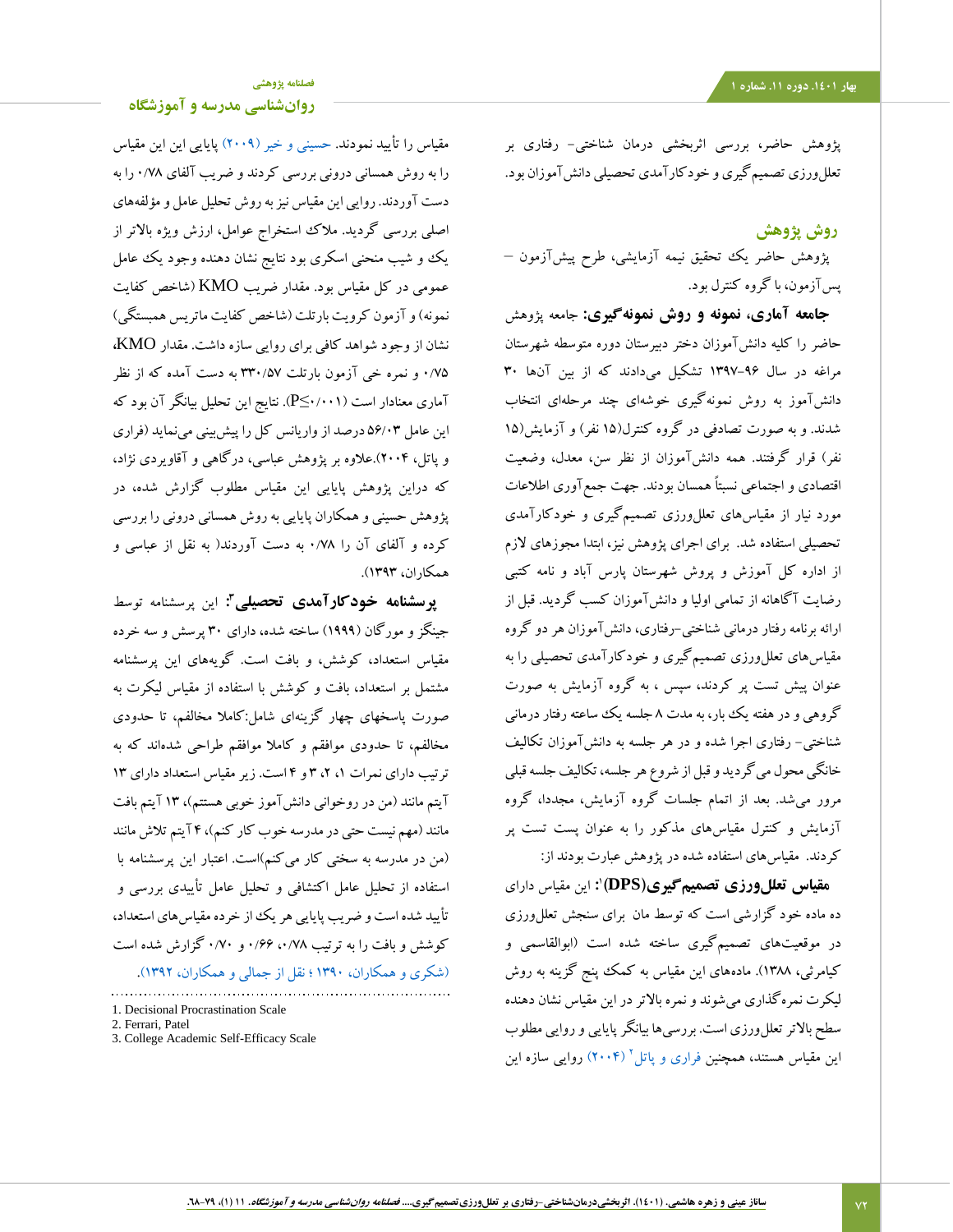| محتواي آموزش                                                                                                                                                                                                                                                                                                                                                                                                                                                                                                                                                     | اهداف آموزش                                  | جلسات |
|------------------------------------------------------------------------------------------------------------------------------------------------------------------------------------------------------------------------------------------------------------------------------------------------------------------------------------------------------------------------------------------------------------------------------------------------------------------------------------------------------------------------------------------------------------------|----------------------------------------------|-------|
| ابتدا به خوش آمدگویی، ایجاد انگیزه برای تغییر پرداخته می شود و توضیحاتی در مورد هدف برگزاری<br>جلسات آموزشی و منطق درمان گروهی داده می شود.                                                                                                                                                                                                                                                                                                                                                                                                                      | بازخورد انگیزشی فردی                         |       |
| بررسی تکالیف مربوط به جلسه قبل، صورتبندی مشکلات کلی افراد شرکت کننده در قالب مدل شناختی_<br>رفتاری، طرح عملی برای مقابله با موقعیتهای تحصیلی که یا بین فردی است یا درون فردی، ارائه برگه<br>ثبت افکار ناکارآمد، مطرح کردن افکار خودآیند و چالش با آن                                                                                                                                                                                                                                                                                                             | معرفی موقعیتها، مشکلات و<br>وظايف تحصيلي     |       |
| بررسی تکالیف مربوط به جلسه قبل، بررسی برگههای ثبت افکار ناکارآمد بیماران، چالش با افکار خودآیند<br>به روش سقراطی، مشخص کردن عوامل زمینه ساز برای کنارهگیری از درس و تکالیف درسی، پیش بینی<br>منافع تحصیل، یادآوری پیامدهای منفی ناشی از عدم درس خواندن، به تاخیر انداختن تصمیم اجتناب از<br>مطالعه، ترک محل و موقعیت برانگیزاننده میل به مطالعه نکردن، کسب حمایت و صحبت کردن راجع به<br>درس خواندن با یک فرد حمایت کننده، برنامهریزی برای گرایش به مطالعه با استفاده از تکنیک&ی):<br>توقف فکر، تمرین ایجاد تعادل در تصمیم گیری ، به تأخیر انداختن، توجه برگردانی | چالش کشیدن برخی افکار و<br>رفتار             |       |
| رابطه تفکر و عاطفه، استفاده از تکنیک پیکان رو به پایین، آموزش رویکرد الیس به منظور بازسازی<br>شناختی، تقویت خودگوئی۵های مثبت، جانشین کردن افکار و احساسات مثبت به جای افکار و احساسات<br>منفي، كاربرد توقف فكر                                                                                                                                                                                                                                                                                                                                                   | مقابله با تفكر منفى                          | ٤     |
| بررسی تکالیف مربوط به جلسه قبل، آگاه کردن افراد از تصمیمات به ظاهر نامرتبط با درس خواندن، از<br>طریق تحلیل کارکردی تفکر هنگام اشتباه کردن. آگاهی نسبت به باورهای زیربنائی، آگاهی از زنجیره ای<br>بودن رفتارها، تعیین تکالیف برای جلسه آینده                                                                                                                                                                                                                                                                                                                      | تصمیمات به ظاهر نامرتبط                      | ٥     |
| بررسی تکالیف مربوط به جلسه قبل، پاسخدهی جراتورزانه به انتقاد درسی، ارائه توصیههای نقادانه همراه<br>با جرات <code>ورزی، ایفای نقش، رفتارهای مشخص و معینی را مورد انتقاد قرار دادن، ایجاد آرامش در خود</code><br>قبل از انتقاد کردن، تعیین تکالیف برای جلسه آینده، خلاصه و نتیجه گیری.                                                                                                                                                                                                                                                                             | انتقاد پذیری و انتقاد کردن                   | ٦     |
| بررسی تکالیف مربوط به جلسه قبل، ادامه تحکیم مهارتهای آموخته شده، آماده کردن افراد برای اتمام<br>درمان، تعیین تکالیف برای جلسه آینده، خلاصه و نتیجه گیری                                                                                                                                                                                                                                                                                                                                                                                                          | برنامهریزی برای سبک<br>زندگی همراه با مطالعه | ٧     |
| بررسی تکالیف مربوط به جلسه قبل، پیشگیری از اجتناب تحصیلی و مدرسهای با آموزش مهارتهای<br>اجتماعی و اجتناب از موقعیت تحریک کننده پرهیز از مطالعه.                                                                                                                                                                                                                                                                                                                                                                                                                  | ختم دادن به درمان                            | ٨     |

**جدول.1 خالصهای از جلسات گروه درمانی شناختی – رفتاری**

## **روش اجرا**

اطلاعات جمع آوری شده را وارد برنامه SPSS کرده و با استفاده از اطلاعات)، آزمون لون و کواریانس مورد تجزیه و تحلیل قرار روشهای آماری کلموگروف اسمیروف و شاپیرو) برای نرمال بودن گرفتند.

## **یافتهها**

**جدول.2 میانگین و انحراف معیار خودکارآمدی تحصیلی و تعللورزی تصمیمگیری در مرحله پیش آزمون، پس آزمون به تفکیک گروه**

|                     | گروه آزمایش |             |                |                           | گروه کنترل |                      |              |                                   |  |
|---------------------|-------------|-------------|----------------|---------------------------|------------|----------------------|--------------|-----------------------------------|--|
| متغير               |             | پیش آزمون   | پس آزمون       |                           | پیش آزمون  |                      |              | اپس آزمون                         |  |
|                     | M           | SD          | M              | <b>SD</b>                 | М          | <b>SD</b>            | М            | <b>SD</b>                         |  |
| أخودكارآمدي تحصيلي  | FF/Y.       | $T/\Lambda$ | $\lambda$ 1/٢۵ | $\mathbf{r}/\mathbf{q}$ . | YY/Y       | $\mathsf{r}(\wedge)$ | F.794        | $\mathbf{r}/\mathbf{A}\mathbf{r}$ |  |
| تعللورزي تصميم گيري | 31/64       | ۱/۷۴        | 18/17          | ۲/۸۰                      | 4.4V       | 1/66                 | <b>79/۳۳</b> | ۱٬۹۵۹                             |  |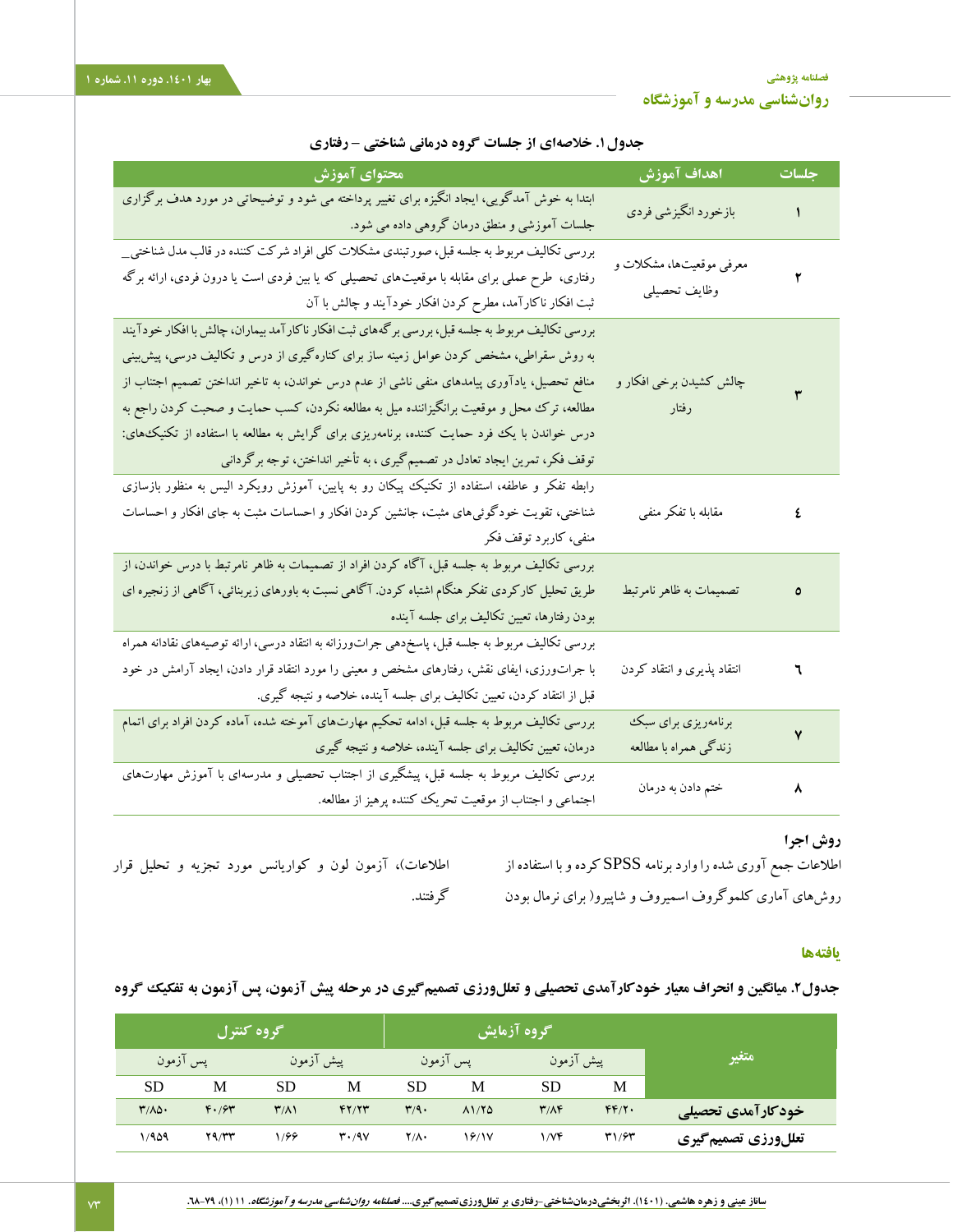**[فصلنامه پژوهشی](http://jsp.uma.ac.ir/)**

**[روانشناسی مدرسه و آموزشگاه](http://jsp.uma.ac.ir/)**

## **جدول .3 آزمون مفروضه به هنجار بودن توزیع متغیرها را در مرحله پیشآزمون و پسآزمون بر حسب گروه**

| منابع                  |           | كلمگورف اسميرنوف | شاپيرو-ويلك        |                    |                            |
|------------------------|-----------|------------------|--------------------|--------------------|----------------------------|
|                        | مقياس     | آماره            | D                  | آماره              | P                          |
| خودکار آمدی تحصیلی     | پیش آزمون | $\cdot$ /VQ      | .791               | $\cdot$ /9 $\cdot$ | $\cdot$ /۲ $\cdot$ $\cdot$ |
|                        | پس آزمون  | $\cdot$ /۴۳      | .799               | .4.9               | $\cdot$ / $\lambda$ Y      |
|                        | پیش آزمون | .789             | $\cdot$ /9 $\cdot$ | .787               | $\cdot$ /19                |
| تعللورزي در تصميم گيري | پس آزمون  | $\cdot$ /۴۱      | $\cdot/\lambda$    | .71                | $\cdot$ /۱۳                |

همانگونه که درجدول 3 مشاهده میشود فرض صفر، برای نرمال بودن توزیع نمرات گروه در متغیرهای خودکارآمدی تحصیلی و تعللورزی در تصمیمگیریتأیید میشود. به این معنا که نمرات گروه

در مقیاسهای خودکارآمدی تحصیلی و تعللورزی تصمیمگیری در دو موقعیت پیشآزمون، پسآزمون دارای توزیع نرمال است.

**جدول.4 نتایج آزمون لون در مورد پیشفرض تساوی واریانسهای دو گروه در نمرات خودکارآمدی و تعللورزی در تصمیمگیری در پسآزمون گروههای مورد مطالعه**

|                      |        | نون |                 |      |
|----------------------|--------|-----|-----------------|------|
|                      | Levene | DF1 | DF <sub>2</sub> |      |
| پس آزمون(خودکارآمدی) | ۰/۲۷   |     | ۲۸              | ۰٬۶۰ |
| ّپس آزمون(تعللورزی)  | ۳۳۰.   |     | ۲۸              | .76  |

قبل از استفاده از آزمون پارامتریک تحلیل کواریانس تک متغیری جهت رعایت فرضهای آن، از آزمون لون استفاده شد. براساس آزمون لون که برای متغیرهای خودکارآمدی تحصیلی و تعللورزی

در تصمیمگیری، شرط همگنی ماتریسهای واریانس/کواریانس به درستی رعایت شده است.

## **جدول.5 نتایج آزمون تجزیه و تحلیل کواریانس بر روی نمرات پس آزمون خودکارآمدی تحصیلی و تعللورزی**

| ضريب اتا                 | <b>Sig</b>         | $\mathbf F$       | <b>MS</b>                          | Df                | <b>SS</b>                                           | منبع     |
|--------------------------|--------------------|-------------------|------------------------------------|-------------------|-----------------------------------------------------|----------|
| $\cdot$ / $\gamma$       | $\cdot/\cdot\cdot$ | FT/T.7            | T97/999                            |                   | T97/999                                             | اثر گروه |
| $\overline{\phantom{a}}$ | $\qquad \qquad$    | -                 | 9/7.9                              | ۲٨                | $\mathbf{r}$ $\mathbf{r}$ $\mathbf{r}$ $\mathbf{r}$ | خطا      |
| $\qquad \qquad -$        | $\qquad \qquad -$  | $\qquad \qquad -$ | $\overline{\phantom{m}}$           | $\mathsf{r}\cdot$ | $Y4Y4Y/\cdots$                                      | کل       |
| ضر یب اتا                | Sig                | $\mathbf F$       | <b>MS</b>                          | Df                | <b>SS</b>                                           | تعللورزي |
| .707V                    | $\cdot/\cdot\cdot$ | F1/779            | $Y \cdot \Delta \cdot / V \cdot 9$ |                   | $Y \cdot \Delta \cdot / V \cdot 9$                  | اثر گروه |
| $\overline{\phantom{m}}$ | $\qquad \qquad$    | -                 | FA/VT                              | ۲٨                | $1\Lambda F \cdot / \cdot YV$                       | خطا      |
| $\qquad \qquad -$        | $\qquad \qquad -$  | $\qquad \qquad -$ | $\qquad \qquad -$                  | $\mathsf{r}\cdot$ | $0911$                                              | کل       |

جدول،5 موثر بودن درمان شناختی رفتاری بر خودکارآمدی تحصیلی )42//303=F؛ 0/001=Sig؛ 1و 28=df )و تعللورزی تصمیمگیری)41//236=F؛ 0/001=Sig؛ 1و 28=df )را نشان میدهد بر اساس ضریب اتا)میزان تأثیر و توان آماری متغییر اول 0/633 درصد است و تفاوتهای فردی در واریانس نمرات در گروه ناشی از درمان شناختی رفتاری بوده و به عبارتی میزان تأثیر آموزش درمان شناختی رفتاری 63/3 درصد بوده است. همچنین میتوان گفت که 63 درصد تفاوتهای فردی درنمرات پسآزمون بودهاست.

غیر خودکارآمدی تحصیلی، مربوطه به تأثیر مداخله )عضویت گروهی) است. در ارتباط با متغیر تعلل ورزی در تصمیمگیری ضریب اتا)میزان تأثیر و توان آماری( 0/527 درصد است و تفاوتهای فردی در واریانس نمرات در گروه ناشی از درمان شناختی - رفتاری بوده، به عبارتی میزان تأثیر درمان شناختی – رفتاری بر کاهش تعللورزی تصمیمگیری 52/7 درصد است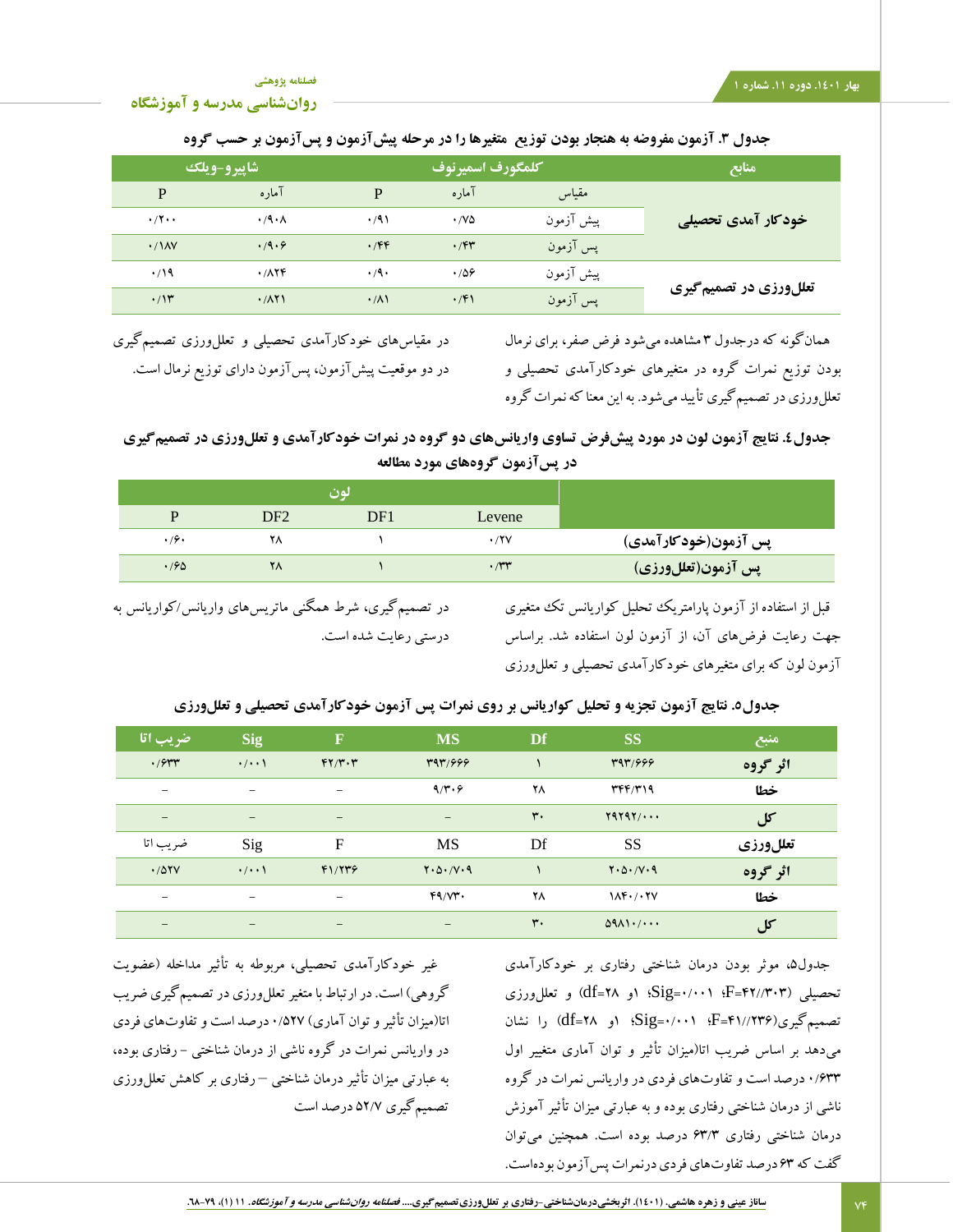## **بحث و نتیجهگیری**

بر اساس یافتههای پژوهش حاضر، درمان شناختی رفتاری بر خودکارآمدی تحصیلی و تعللورزی تصمیمگیری دانشآموزان دختر موثر بود. نتایج به دست آمده از پژوهش حاضر با پژوهشهای مرادی و همکاران، 1387[؛ به نقل از سوری، ،1393](#page-9-7) [کمرزرین، ،1391](#page-9-11) [شکری، ،1391](#page-9-10) [شهنی ییالقی و همکاران، ،1385](#page-9-12) [هاکر و همکاران،](#page-10-9)  [،2008](#page-10-9)[وانگ و همکاران، 2011](#page-11-2) منطبق است و حاکی از آن است که درمان شناختی - رفتاری، حل مسأله و مقابله با استرس و هیجانات منفی بر افزایش خودکارآمدی و کاهش تعللورزی افراد اثربخش بوده و با آن در ارتباط است. در تبیین یافته حاصل از متغیر اول میتوان گفت که درمان شناختی رفتاری از طریق تمرکز بر چگونگی کسب رضایت از بخشهایی از زندگی تحصیلی و عادی خود که به نظرآنها مهمترازهمهاست، باعث افزایش قابل توجه خودکارآمدی و عزت نفس آنها شود (وانگ '، ۲۰۱۰ ). این به این معنی است که می توان خودکارآمدی دانشآموزان را از طریق کمک به آنها در عمل کردن بر طبق استانداردهای رفتار که آنها درجنبههای مهم زندگی برای خود در نظر دارند، بهبود بخشید. به نظر میرسد مهمترین جنبهای که بر افزایش خودکارآمدی دانشآموزان اثر میگذارد، مهارتهای مقابله با استرس تحصیلی و حل مسأله آنها اس[ت \)جمالی، نوروزی، طهماسبی1392،\(.](#page-9-6) دانشآموزان با ارتقای این مهارت تفکر خوبی درباره توانایی خود برای رویارویی با مسائل مهم در حوزه تحصیلی و تمایل بیشتر در بهرهوری تحصیلی و قرار دادن اهداف چالش برانگیز در مقابل خود، و تمایل به خالقیت و انجام کارهای نوآورانه مانند فنون مطالعه نوین و استفاده راهبرهای مختلف شناختی در جهت موفقیت بیشتر تحصیلی داشتند.

واکنشهای هیجانی و روانی ما نسبت به شرایط و وضعیتهای مختلف که خود از افکار و باورهای ما تأثیر می پذیرد، نقش مهمی در میزان خودکارآمدی تحصیلی دانشآموزان دارد [\)نریمانی و](#page-9-8)  [وحیدی، 1392\(.](#page-9-8) آگاهی از حاالت خلق و خو، حالتهای هیجانی، واکنش فیزیکی و سطح استرس همگی میتواند بر چگونگی حس یک فرد نسبت به تواناییهای خود و کوشش وی در یک وضعیت خاص تأثیر بگذارد. همچنین باال بردن ظرفیت روانشناختی دانشآموزان این امکان را به وی میدهد تا برخورد و مدیریت صحیح استرس تحصیلی و درک آن به صورت مطلوب باعث افزایش خودکارآمدی تحصیلی دانشآموزان میشود. بنابراین، درمان شناختی رفتاری با چالش کشیدن افکار خودکار و منفی مؤثر در درماندگی و کاهش خودکارآمدی و مبارزه با آنها به شیوههای

مواجهای و بازسازی مجدد افکار، واکنشهای مثبت انگیزشی و هیجانی را نسبت به خود در زمینه تحصیلی ایجاد کرده که منجر به خودکارآمدی تحصیلی میشود. همچنین درمان شناختی- رفتاری با آزمودن و ارزیابی منظم مفروضات شناختی فرد و آموختن مهارتهای متناوب شناختی و همینطوربا آموزش فرآیند جستجوی اطلاعات ج[د](#page-9-13)ید (استالارد، ؛ به نقل از پدرام و همکاران،۱۳۸۹) به شخص کمک میکند تا بتواند توانایی شناختی و فراشناختی خود را تقویت کرده و به آن عمق بیشتری میدهد. در واقع، وقتی فردی با کمک درمان شناختی- رفتاری میآموزد که شناختها و افکار و رفتارهای خود را عینیتر کرده و مورد کاوش، ارزیابی و تغییر قرار دهد همین کار را در حوزه شناختهای مرتبط با تحصیل هم میتواند انجام دهد و از طرفی دیگر، این کاوش و ارزیابی افکار و شناختها و نظم دادن به آنها به ارتقاء توانایی فراشناخت فرد کمک میکند و استراتژیهای فراشناختی و پردازش عمیق که بخشی از فرآیند عملکردی اشتیاق شناختی در تحصیل و خودکارآمدی دانشآموز است را تقویت میکند.

در تبیین متغیر تعللورزی در تصمیمگیری دانشآموزان نیز میتوان گفت، دانش آموزان تعلل ورز نسبت به خود باورهای منفی دارند که این باورها منجر به تردید در مورد توانمندیهای فرد شده و این موضوع باعث بیانگیزگی شده و بر خودکارآمدی آنها اثرات منفی میگذارد؛ چرا که ناکارآمدی، تشویش ذهنی و بیزاری از تکلیف که معموال جزء ویژگیهای دانشآموزان و افراد اهمال کار یا تعللورز است، در نتیجه عدم باورهای خود و نگرش منفی نسبت به خود در فرد شکل میگیرد و مانع از این میشود که فرد بر اساس بینش درونی خود دست به کار شده و در حیطههای مختلف تصمیمگیری درست داشته باشد. درمان شناختی رفتاری باعث افزایش آگاهی دانشآموزان از میزان تعللورزی شان شده است و چون خودآگاهی خطاهای شناختی و افکار غیرمنطقی افراد را نمایان میسازد دانشآموزان درصدد تغییر آنها بر میآیند.

در واقع باید گفت که تعللورزی کالً در جهت مخالف با خودکارآمدی مطرح میشود و آثار منفی دارد و مقایسه این دو مفهوم با یکدیگر به راحتی روشن کننده رابطه منفی بین این دو متغیر است. در تأیید این نتایج و مباحث،واشل )2014( سطح پایینی از دستیابی به اهداف را در دانشآموزان تعللورز نشان میدهد.

از طرف دیگر از آنجا که احساس بیکفایتی و خودتردیدی از ویژگیهای افراد اهمالکار است، احتمال ضعف در خودکارآمدی 1. Wang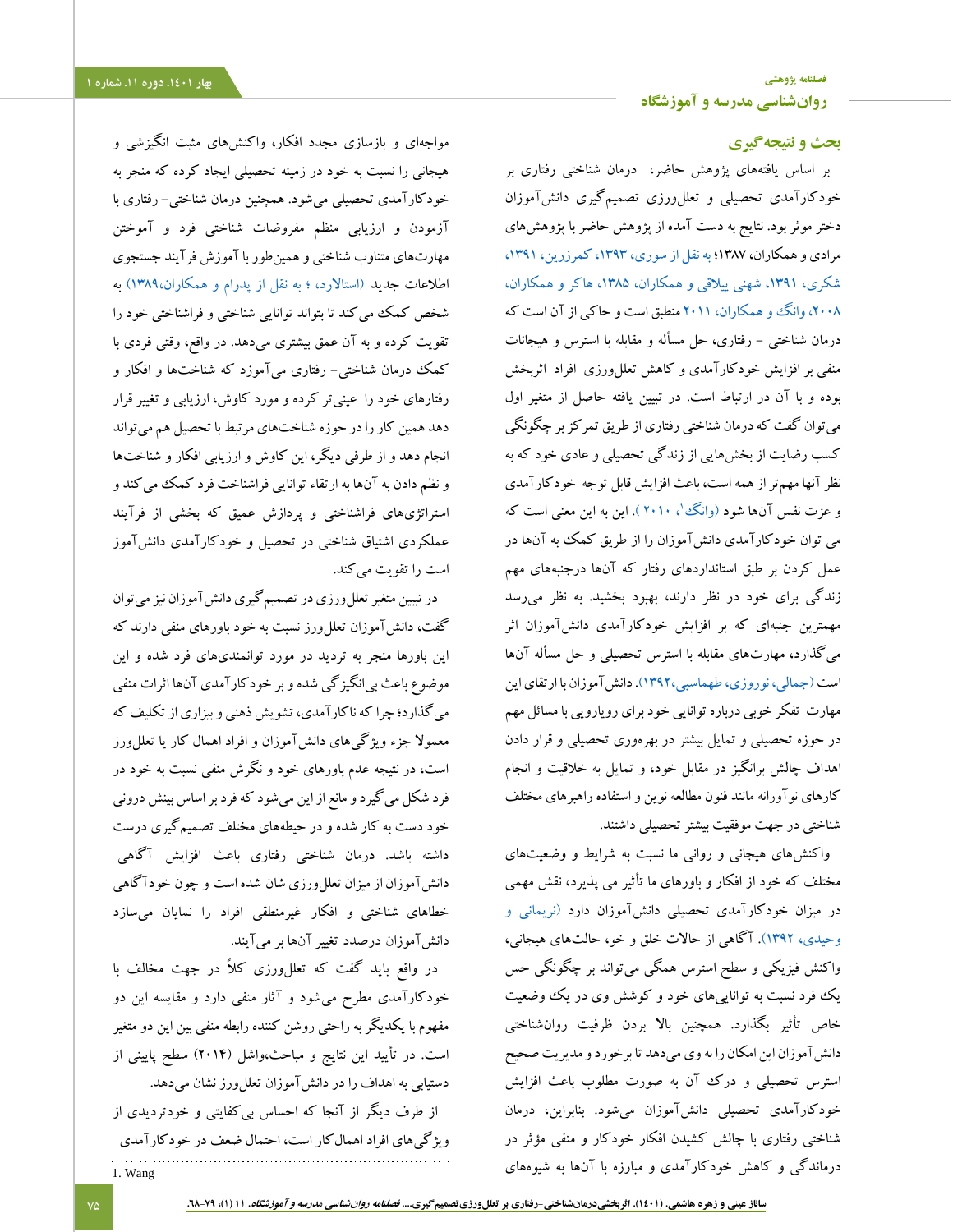است؛ چرا که دانش آموزانی که دارای تعلل ورزی بالایی هستند، معموالً کمتر به دنبال فعالیتهای کالسی، پیگیری نقشها و رفتارهای مرتبط با مطالعه هستند و با توجه به سطوح پایین خودتنظیمگری و اعتماد به نفس و سطوح باالی اضطراب و استرس در آنها [\)هاولوواتسون، 2007\(](#page-10-10) کمتر به کارهای مرتبط با مدرسه خود، رویههای محیط محل تحصیل، روابط پیچیده دانشآموز و مدرسه که بیانگر عالقه به تحصیل است تعلق دارند. کامالً روشن است که تعللورزی یا به صورت مستقیم و یا از طریق خودکارآمدی تحصیلی تأثیر منفی گذاشته و مانع از برنامهریزی و کنترل دانشآموزان در جهت مداومت و سرکوبی حواس پرتی جهت انجام تکالیف میشود. در تأیید این مطالب سلطان و حسین )2014( در پژوهش خود به این نتیجه دست یافتهاند که تعللورزی بر روی عملکرد تحصیلی دانشآموزان، یادگیری کالسی، مشارکت در فعالیتها، آمادگی برای امتحانات و پیشرفت، اثرگذار است.

بنابراین، درمان شناختی- رفتاری با کمک مراقبه افکار و باورهای منفی دانشآموزان مانند ناامیدی و شکست را از آنان دور میکند و این شناخت صحیح را در آنان به وجود میآورد که با تالش میتوانند به اهداف تحصیلی خود نائل شوند و از این طریق تمایل و اشتیاق آنان به مطالعه و درس را بهبود بخشند. سپس، درمان شناختی- رفتاری با تقویت توانمندی عاطفی و هیجانی دانشآموزان و کشف باورهای هستهای آنها در برابر شکست تحصیلی، آنان را در برابر احساسات و عواطف ناخوشایند ناشی از شرایط و تکالیف مدرسه و عدم نتیجه رضایت بخش مقاوم کرده و باعث میشود تا آنان بتوانند بر اضطراب و ناراحتی خود نسبت به خود یا تکالیف مدرسه و شکست در رسیدن به اهداف تحصیلی غلبه کنند و تجربیات هیجانی و عاطفی مناسبی را جایگزین تجارب ناخوشایند کنند. حال از آنجا که جنبه هیجانی و انگیزشی بخشی از اشتیاق تحصیلی است )شوفلی، 2007؛ [به نقل از](#page-9-14) 

## **[روانشناسی مدرسه و آموزشگاه](http://jsp.uma.ac.ir/)**

[محبوبه سماواتیان، 1392\(،](#page-9-14) این جایگزین شدن تجارب هیجانی خوشایند و مناسب که ناشی از به کار گیری درمان شناختی-رفتاری بوده است باعث افزایش خودکارآمدی تحصیلی میشود.

عدم انجام مرحله پیگیری، تقویت اثر هالهای به خاطر درمانگر بودن پژوهشگر از جمله محدودیتهای این پژوهش است. پیشنهاد میشود در پژوهشهای بعدی جهت بررسی اثر ماندگاری این درمان، دوره پیگیری نیز در نظر گرفته شود و درمان توسط افرادی غیر از پژوهشگر انجام شود. همچنین با توجه به مؤثر بودن درمان شناختی رفتاری بر تعللورزی تحصیلی و خودکارآمدی دانشآموزان پیشنهاد میشود چنین روشهایی توسط مشاوران در مدارس استفاده شود.

# **مالحظات اخالقی**

## **پیروی از اصول اخالق پژوهش**

اصول اخالقی تماماً در این پژوهش رعایت شده است. شرکت کنندگان اجازه داشتند هر زمان که مایل بودند از پژوهش خارج شوند. همچنین همه شرکت کنندگان در جریان روند پژوهش بودند. اطالعات آنها محرمانه نگه داشته شد.

## **حامی مالی**

این پژوهش هیچگونه کمک مالی از سازمانهای تامین مالی در بخشهای عمومی، تجاری یا غیر انتفاعی دریافت نکرده است.

## **مشارکت نویسندگان**

تمام نویسندگان در طراحی، اجرا و نگارش همه بخشهای پژوهش حاضر مشارکت داشتند.

## **تعارض منافع**

بنابر اظهار نویسندگان، این مقاله تعارض منافع ندارد.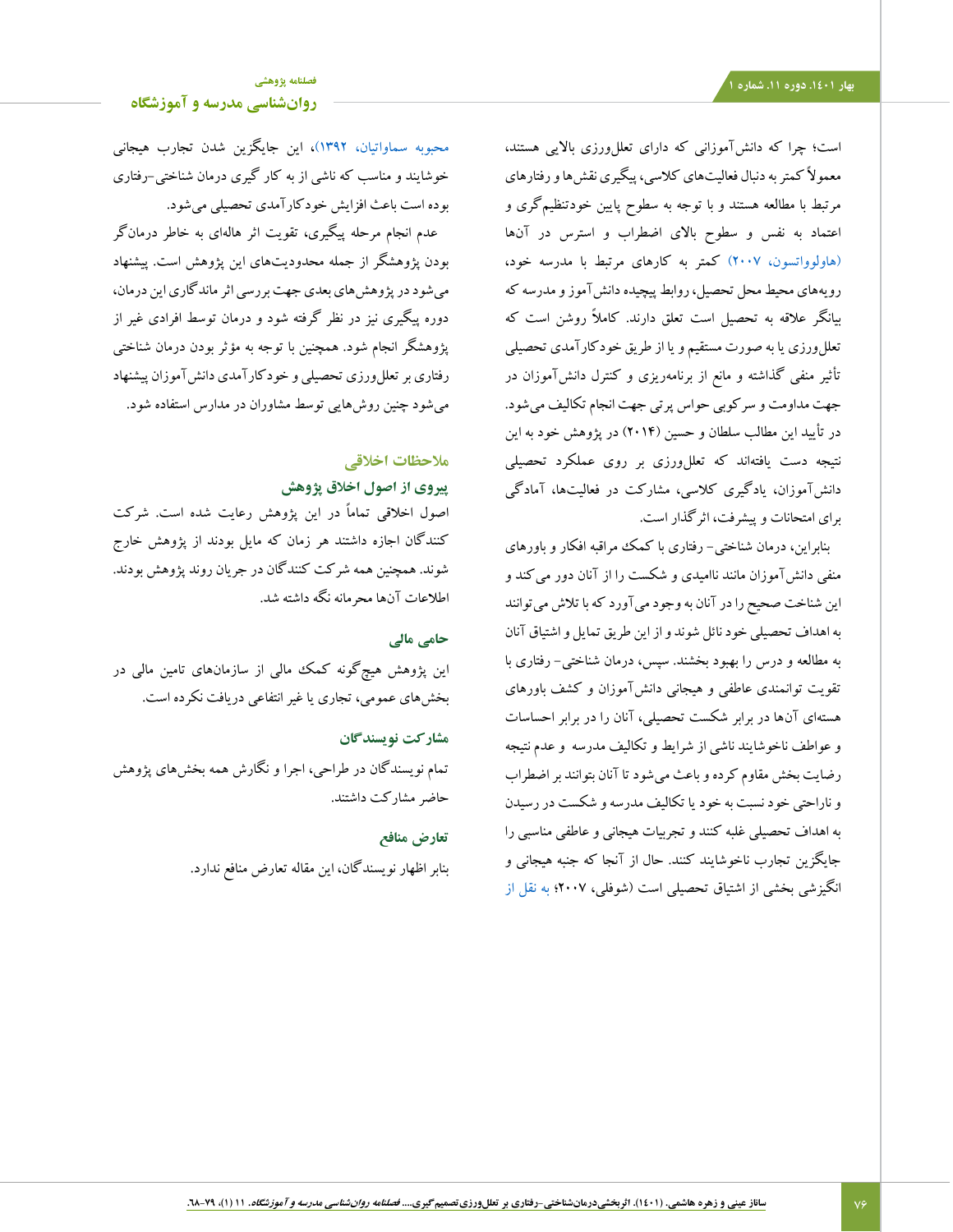l

<span id="page-9-13"></span><span id="page-9-5"></span><span id="page-9-4"></span>**منابع** اکبرزاده، افسانه. )1393(. اندازه گیری و مقایسه تعللورزی های رفتاری، تصمیمگیری و دانشجویان. اولین کنفرانس بین المللی روان شناسی و علوم رفتاری. <https://civilica.com/doc/385532/> بشرپور، سجاد و عینی، ساناز. )1400(. نقش میانجی تابآوری تحصیلی در رابطه بین خودکارآمدی تحصیلی با سازگاری تحصیلی دانشآموزان با ناتوانی یادگیری. فصلنامه کودکان استثنایی، 21 )1( .64-53، [http://joec.ir/article-۱-۱۳۵۴-fa.html](http://joec.ir/article-1-1354-fa.html) پدرام، محمد؛ محمدی، مسعود؛ نظیری، قاسم؛ آیین پرست، ندا.)1389(. اثربخشی گروه درمانی شناختی- رفتاری بر درمان اختالل اضطراب، افسردگی و ایجاد امیدواری در زنان مبتال به سرطان سینه. فصلنامه علمی-پژوهشی زن و جامعه، ۶۱(۴)، ۶۱-۷۵. [http://jzvj.marvdasht.iau.ir/article\\_1217.html](http://jzvj.marvdasht.iau.ir/article_1217.html) جمالی، مکیه؛ نوروزی، آزیتا و طهماسبی، رحیم.)1392(. عوامل مؤثر بر خودکارآمدی تحصیلی و ارتباط آن با موفقیت تحصیل در دانشجویان دانشگاه علوم پزشکی بوشهر. مجله ایرانی آموزش در علوم پزشکی،۱۳(۸)، ۶۴۹- ۶۲۹. [http://ijme.mui.ac.ir/article-۱-۲۶۳۸-fa.html](http://ijme.mui.ac.ir/article-1-2638-fa.html) جوکار، بهرام و دلاورپور، محمد آقا. (۱۳۸۶). رابطه تعلل ورزی آموزشی با اهداف پیشرفت. *اندیشه های نوین تربیتی،* ۳)۳)،  $[Doi: 10.22051/jontoe.2007.312]$  $[Doi: 10.22051/jontoe.2007.312]$  .61-Y حسینی، فریده السادات و خیر، محمد. )1388(. پیشبینی »تعللورزی رفتاری و تصمیم گیری» با توجه به باورهای فراشناختی در دانشجویان. مجله روانپزشکی <sup>و</sup> روانشناسی بالینی ایران (اندیشه و رفتار)، ۲۶۵–۲۷۳–۲۷۳. حصار، سید اسالم؛ نیکدل، فریبرز و خرامین، شیرعلی.)1393(. اثربخشی آموزش تکنیک های شناختی رفتاری بر

<span id="page-9-14"></span>مقطع متوسطه. *ارمغان دانش، ۱۹(۱۲*)، ۱۱۱۵– ۱۱۱۷. [http://armaghanj.yums.ac.ir/article-](http://armaghanj.yums.ac.ir/article-1-92-fa.html)**۱-۹۲**-fa.html سماواتیان، محبوبه. )1392(. اثربخشی آموزش برنامه هوش موفق بر امید و اشتیاق تحصیلی دانشجویان مشروطی دانشگاه صنعتی

<span id="page-9-9"></span><span id="page-9-2"></span><span id="page-9-1"></span>استرس، اضطراب، افسردگی و تعلل دانشآموزان دختر

اصفهان(پایان نامه کارشناسی ارشد)، دانشگاه آزاد اسلامی، علوم و تحقیقات واحد یزد.

- <span id="page-9-7"></span>سوری، مصطفی. )1393(. اثربخشی مشاوره گروهی با رویکرد شناختی- رفتاری با تاب آوری و درگیری تحصیلی دانش آموزان دبیرستان پایه دوم. پایان نامه کارشناسی ارشد، مشاوره مدرسه، دانشگاه تهران.
- <span id="page-9-10"></span>شکری، محمد. )1391(. اثربخشی مداخله شناختی – رفتاری متنی بر تعلل بر بهبود عملکرد تحصیلی و حرمت خود دانشجویان. دو فصلنامه علمی پژوهشی شناخت اجتماعی، 1) 2(، -81 .91
- <span id="page-9-12"></span>شهنی ییالق، منیجه؛ مهرابیزاده هنرمند، مهناز؛ حقیقی، جمال و سالمتی، سید عباس.)1385(. بررسی شیوع تعلل و تأثیر روشهای درمان شناختی- رفتاری ومدیریت رفتاربر کاهش آن در دانشآموزان دبیرستانی شهرستان اهواز. مجله علوم تربیتی *و روان شناسی*، ۱۳(۳)، ۱- ۳۰.

<span id="page-9-11"></span><span id="page-9-6"></span>[Doi[: 10.22055/psy.2006.16744\]](file:///C:/Users/AliSalmaniPsychology/OneDrive/دسکتاپ/مقاله%20های%20اساتید/مقالات%20مجله%20روانشناسی%20مدرسه/Spring%20Edit%201401/10.22055/psy.2006.16744) کمرزرین، حمید؛ زارع، حسین و بروکی میالن، حسن.)1391(. اثربخشی درمان شناختی-رفتاری برافزایش خودکارامدی و بهبود عالیم اعتیاد در بیماران وابسته به مواد. مجله اعتیاد پژوه<sub>ی،</sub>۶(۲۲)، ۷۵–۸۵

<span id="page-9-3"></span>[http://etiadpajohi.ir/article-](http://etiadpajohi.ir/article-1-326-fa.html)**۱-۳۲۶**-fa.html میرزایی، مصلح؛ غرایی، بنفشه و بیرشک، بهروز. )1392(. نقش کمالگرایی مثبت و منفی، خودکارآمدی، نگرانی و مشکل در نظم بخشی هیجانی در پیش بینی اهمالکاری رفتاری و تصمیم گیری. مجله روانپزشکی <sup>و</sup> روانشناسی بالینی ایران،  $.71 - 79 - (19)$ 

<span id="page-9-0"></span>[http://ijpcp.iums.ac.ir/article-](http://ijpcp.iums.ac.ir/article-1-2054-fa.html)**۱-۲۰۵۴**-fa.html میکائیلی، نیلوفر؛ افروز، غالمعلی و قلیزاده، لیال. )1394(. ارتباط خودپنداره و فرسودگی تحصیلی با عملکرد تحصیلی دانش آموزان دختر. مج*له روان شناسی مدرسه*، ۹۰(۴)  $[d_1 4_91_1 2_1_6]$  .1.7

<span id="page-9-8"></span>نریمانی، محمد و وحیدی، زهره. (۱۳۹۲). مقایسه ی نارسایی هیجانی، باورهای خودکارآمدی وعزت نفس درمیان دانش آموزان با و بدون ناتوانییادگیری. مجله ناتوانیهای یادگیری،  $[d_j]d_3_2_92_12_25_5]$  .91-YA  $(3)$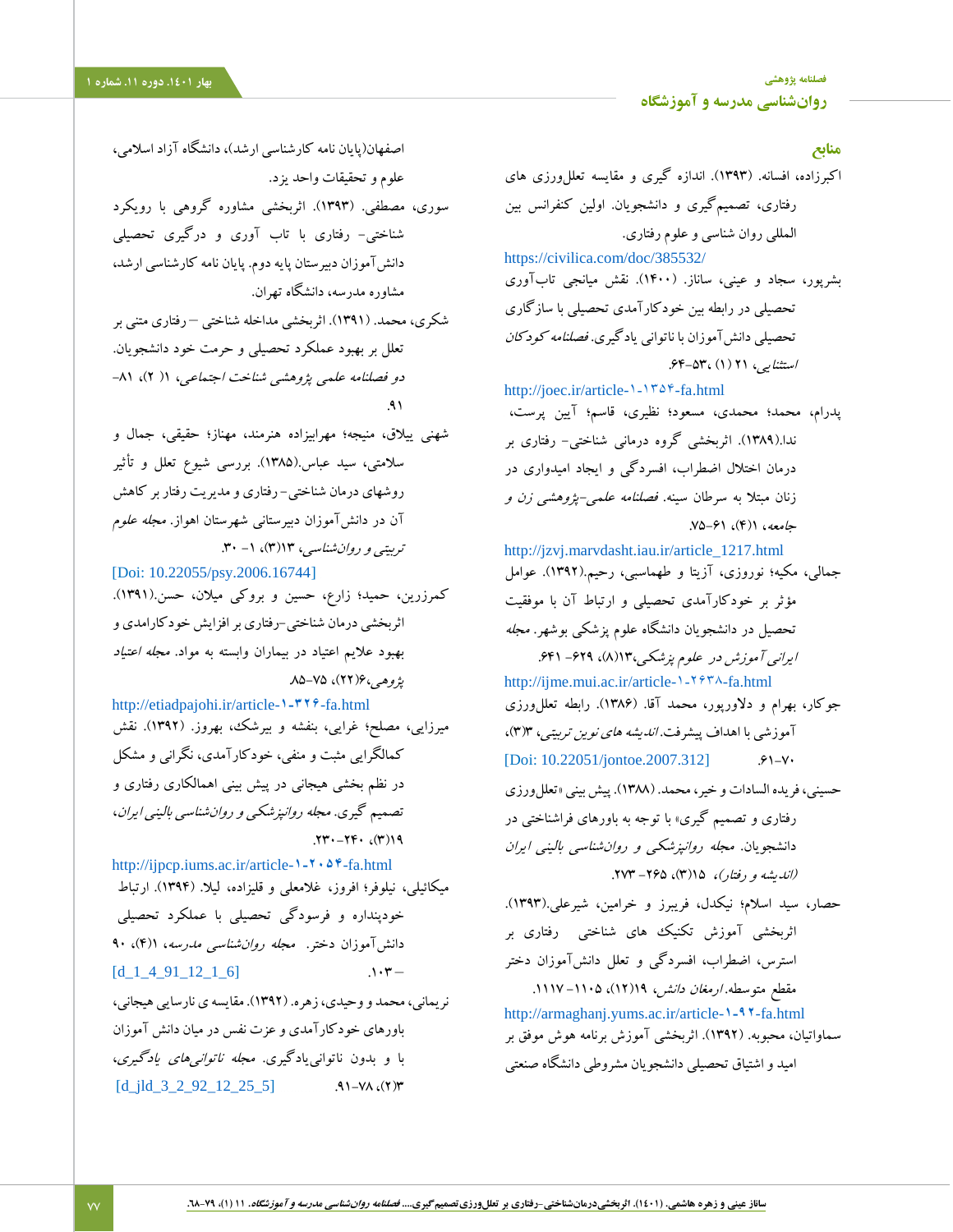## **[Journal of](http://jsp.uma.ac.ir/) Spring 2022. Vol 11. Issue 1 [School Psychology](http://jsp.uma.ac.ir/) and Institutions**

### **References:**

<span id="page-10-8"></span>Artino, A.R., La Rochelle, J.S., & Durning, S.J. (2010). Second-year medical students'motivational beliefs, emotions, and achievement. *Medical Education*, 44(12), 1203–1212**.**

[Doi[:10.1111/j.1365-2923.2010.03712.x\]](https://doi.org/10.1111/j.1365-2923.2010.03712.x)

- Basharpoor, S., & Eyni, S. (2021). The mediating role of the academic resilience in relations between academic self-efficacy with academic adjustment of students with learning disabilities. *JOEC*, 21 (1), 64-53. URL: <http://joec.ir/article-1-1354-fa.html>
- <span id="page-10-5"></span>Chu, A. C., & Chol, J. N. (2005). Rethinking procrastination: Positive effects of procrastination behavior on attitudes and performance. *Journal of Social Psychology*,145, 245-264**.** [Doi[: 10.3200/SOCP.145.3.245-264\]](http://dx.doi.org/10.3200/SOCP.145.3.245-264)
- <span id="page-10-7"></span>Essau, C.A., Edere,r E.M., Ocallaghan, J., & Aschemann, B.(2008). Doing it now or later? Correlates, predictors and prevention of academic, decisional and general procrastination among students in Austria. *A poster Kingdom and Astralia: Arousal and Avoidance delays among adults. academic behavior.*
- <span id="page-10-0"></span>Ferrari, J. R., Patel, T. (2004). Social comparisons by procrastinations: Rating peers with similar or dissimilar delay tendencies. *Journal of Personality and Individual Differences*, 37(14), 1493- 1501. [\[Doi: 10.1016/j.paid.2004.02.006\]](https://doi.org/10.1016/j.paid.2004.02.006)
- Hazer, S., Nikdel, F., & kharamin, S. (2015). The effectiveness of cognitive- behavioral techniques training on procrastination, stress, anxiety and depression of high school female students. *Armaghan-e- Danesh*, 19(12),1105- 1117. (Persian)

<http://armaghanj.yums.ac.ir/article-1-92-fa.html>

- <span id="page-10-9"></span>Hocker, A., Engberding, M., Beissner, J., & Rist, F. (2008). Evaluation of cognitive- behavioral intervention for procrastination. *Verhaltenstherapie*, 18 (4), 223-229.
- <span id="page-10-10"></span>Howell, A.J., & Watson, D.C. (2007). Procrastination: Associations with achievement goal orientation and learning strategies. *Personality and Individual Differences*, 43, 167-178**.** [\[Doi:10.1016/j.paid.2006.11.017\]](https://doi.org/10.1016/j.paid.2006.11.017)
- <span id="page-10-1"></span>Hosseini, F. S., & Khair, M. (2009). Predicting "behavioral procrastination and decision making" according to metacognitive beliefs in students. *Iranian Journal of Psychiatry and Clinical Psychology (Thought and Behavior)*, 15 (3), 265-273. (Persian)
- Hussain, I., & Sultan, S. (2014). Analysis of procrastination among university students **.** *Procedia Social and Behavioral Sciences*,5, 1897-1904.

[\[Doi:10.1016/j.sbspro.2010.07.385\]](https://doi.org/10.1016/j.sbspro.2010.07.385)

- <span id="page-10-4"></span>Jamali, M., Noroozi, A., & Tahmasebi, R. (2013). Factors affecting academic self-efficacy and its association with academic achievment among students of Bushehr university medical sciences 2012-13. *Iranian Journal of Medical Education*, 13 (8), 629-641. (Persian) URL: <http://ijme.mui.ac.ir/article-1-2638-fa.html>
- <span id="page-10-3"></span>Jokar, B., & Delavarpour, M. A. (2007). The relationship between educational procrastination and achievement goals. *Quarterly Journal of New Thoughts on Educations*, 3(3), 61-70. (Persian) [10.22051/jontoe.2007.312\]](10.22051/jontoe.2007.312)
- Kamarzarin, H., Zaree, H., & Brouki, M. H. (2012). The effectiveness of cognitive behavioral therapy on increasing of self-Efficacy and improving of addiction symptoms among drug dependency patients. *Etiadpajohi*, 6 (22),75- 85. (Persian)

<http://etiadpajohi.ir/article-1-326-fa.html>

- <span id="page-10-2"></span>Klassen, R.M., Krawchuk, L.L., & Rajani, S. (2008). Academic procrastination of undergraduates: Low self-efficacy to self-regulate predicts higher levels of procrastination. *Contemporary Educational Psychology*. 33, 915-931**.** [\[Doi:10.1016/j.cedpsych.2007.07.001](https://doi.org/10.1016/j.cedpsych.2007.07.001)
- Mikaeili, N., Afrooz, GH., & Gholiezadeh,, L. (2013). The relationship of self-concept and academic burnout with academic performance of girl students. *Journal of School Psychology and Institutions*, 1(4),90-103. (Persian) [Doi: <u>d</u>\_1\_4\_91\_12\_1\_6]
- Mirzaei, M., Gharraee, B., Birashk, B. (2014). The role of positive and negative perfectionism, self-efficacy, worry and emotion regulation in predicting behavioral and decisional procrastination. *IJPCP*, 19 (3), 230-240. (Persian)

<http://ijpcp.iums.ac.ir/article-1-2054-fa.html>

- <span id="page-10-6"></span>Moon, S. M., & Illingworth, A. J. (2005). Exploring the dynamic nature of procrastination: A latent growth curve analysis of academic procrastination. *Personality and Individual Differences*, 38, 297–309**.** [\[Doi:10.1016/j.paid.2004.04.009\]](https://doi.org/10.1016/j.paid.2004.04.009)
- Narimani, M., & Vahidi, Z. (2014). A comparison of alexithymia, self-efficacy and self-esteem in students with and without learning disability. *Journal of Learning Disabilities*, 3(2),78-91. (Persian) [Doi: [d\\_jld\\_3\\_2\\_92\\_12\\_25\\_5\]](d_jld_3_2_92_12_25_5)
- Pedram, M., Mohammadi, M., Naziri, GH., & Aeinparast, N. (2011). Effectiveness of cognitive-behavioral group therapy on the treatment of anxiety and depression disorders and on raising hope in women with breast cancer. *Quarterly Journal of Woman & Society*, 1(4), 34-61. (Persian) [Doi[: 20.1001.1.20088566.1389.1.4.4.4\]](https://dorl.net/dor/20.1001.1.20088566.1389.1.4.4.4)